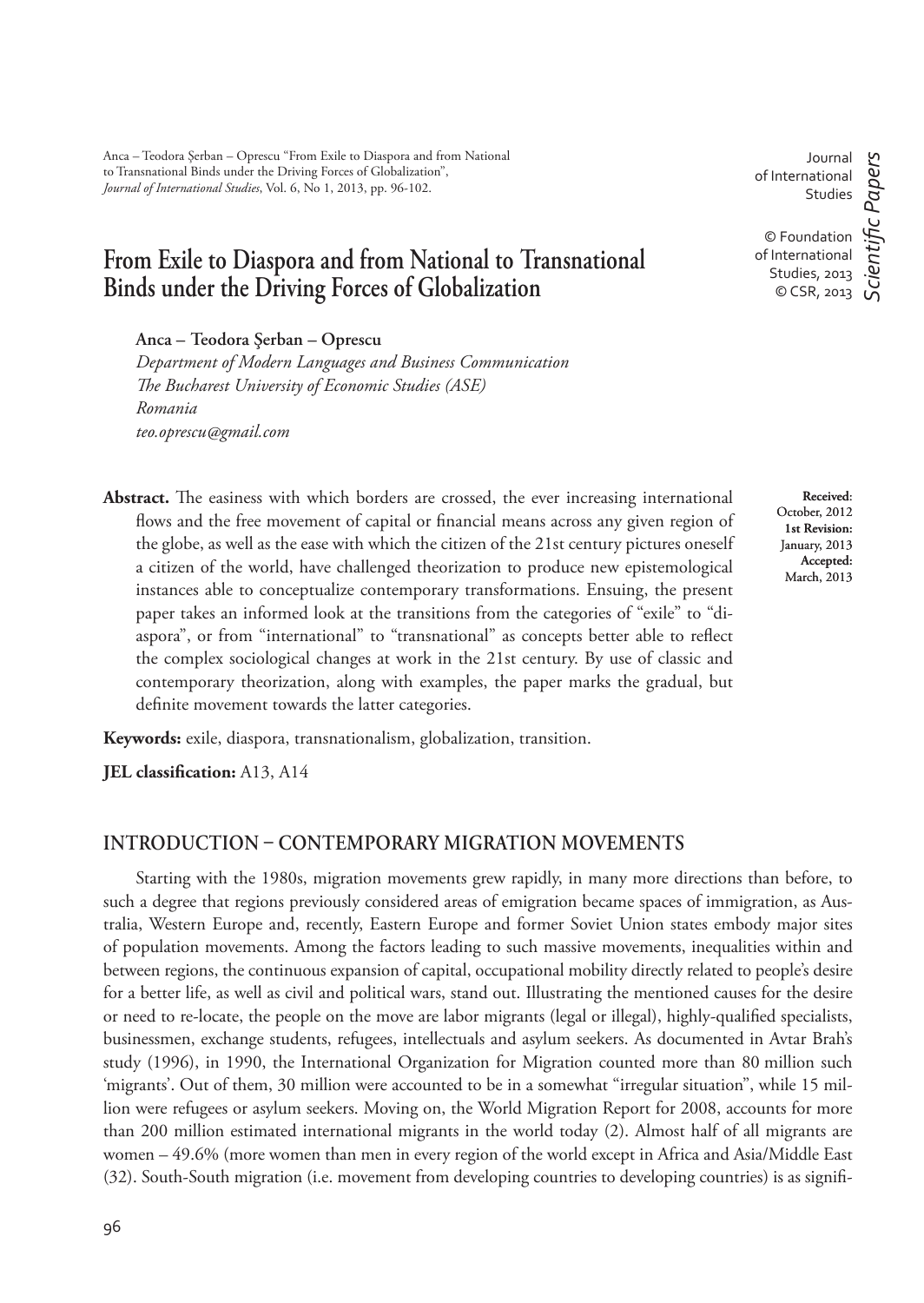cant (61 million people) as South-North migration (i.e. movement from developing countries to developed countries) which comprised 62 million people in 2005 (80). The projected annual net figure of migrants moving to more developed regions for 2005-2010 is 2.5 million people and that of 2005-2050 is 2.3 million. This is 40% higher than the average annual net migration figure of 1.6 million people flowing to developed countries during 1960-2005 (36). Europe (including Central Asian countries) hosts largest numbers of migrants – nearly 70.6 million people in 2005 (523). North America is second, hosting more than 45.1 million migrants, followed by Asia with nearly 25.3 million migrants. The Middle East hosts 18.8 million migrants, Africa 16.9 million, South America 6.6 million with Oceania having the least at 5 million (523)<sup>1</sup>.

As noted in Brah's study (178), the notion of 'economic migrant', challenged previous theorization in migration studies, as it referred to newly observed categories of people on the move (industrialists, commercial entrepreneurs, YUPEEs (Young Urban Professionals) benefiting from 'fluid citizenship'), all of them susceptible to be placed under the traditional categories of political or economic refugees. Along the category of the 'tourist', these people's movements are further contextualized against a background of a reshaped world order, where globalization is not the only engine behind growing capital accumulation, heightened networking and inter-connectivity across all regions of the globe, flexible specialization of work, new division of labor, but especially a new transnational configuration articulating every aspect of human activity, rendering the 21<sup>st</sup> century slogan "act local, think global" part of the common discourse of contemporary times.

# **THE CHANGES BROUGHT ABOUT BY THE TRANSITION FROM EXILE, MIGRATION, TO DIASPORA**

The easiness with which borders are crossed, the speed and effectiveness of communication under any form, in any part of the globe, the ever increasing international flows and the free movement of capital and financial means across any given region of the globe, as well as the ease with which the citizen of the 21<sup>st</sup> century pictures oneself as citizen of the world, able to adapt to any region, absorb and live comfortably in almost any culture, as well as the privileged status of becoming anywhere and at any point a tourist, have challenged theorization to produce new epistemological instances able to compete with and conceptualize these ontological transformations.

Already mentioned, but not insisted upon in Kaplan's *Questions of Travel* (127), as a notion concluding the postmodern discourse on migration, *diaspora* comes into focus as a notion more able to sustain modern people migration, in step with new forms of displacement. Still, in 2000, Hammed Shahidian quotes Joseph Brodsky who proposes 'exile' (1990) as nothing more than the "very moment of departure, of expulsion" (Brodsky in Shahidian 71). Moreover, what happens after that "is both too comfortable and too autonomous to be called by this name: "If we have a common denominator, it lacks a name" (71). In 2003, Gabriel Sheffer proposes that such terms as "diaspora", "diasporism", "diasporic", "diasporan" be clarified and help to a better understanding of nowadays society especially since, in time, they have been applied to a variety of social-political phenomena and institutions as documented by Safran (1991). In fact, as argued by the editor of the field's journal, *Diaspora*, Khacig Tölölyan, the plural of diaspora - diasporas is a recent creation, while still electronic spellers in 2011 do not recognize either the singular or the plural form. Starting from the usually utilized connection of the term 'diaspora' to the Jewish exile existence in closed communities outside the Holy Land, the origin of the term is relegated to the Greek *speiro* which means 'to sow', *dia* means 'over', as

<sup>1</sup>http://www.iom.org.ph/imagelibraryoutput/WMRpresskit/Facts%20and%20Figures/Facts%20and%20Figures%2 0Eng.pdf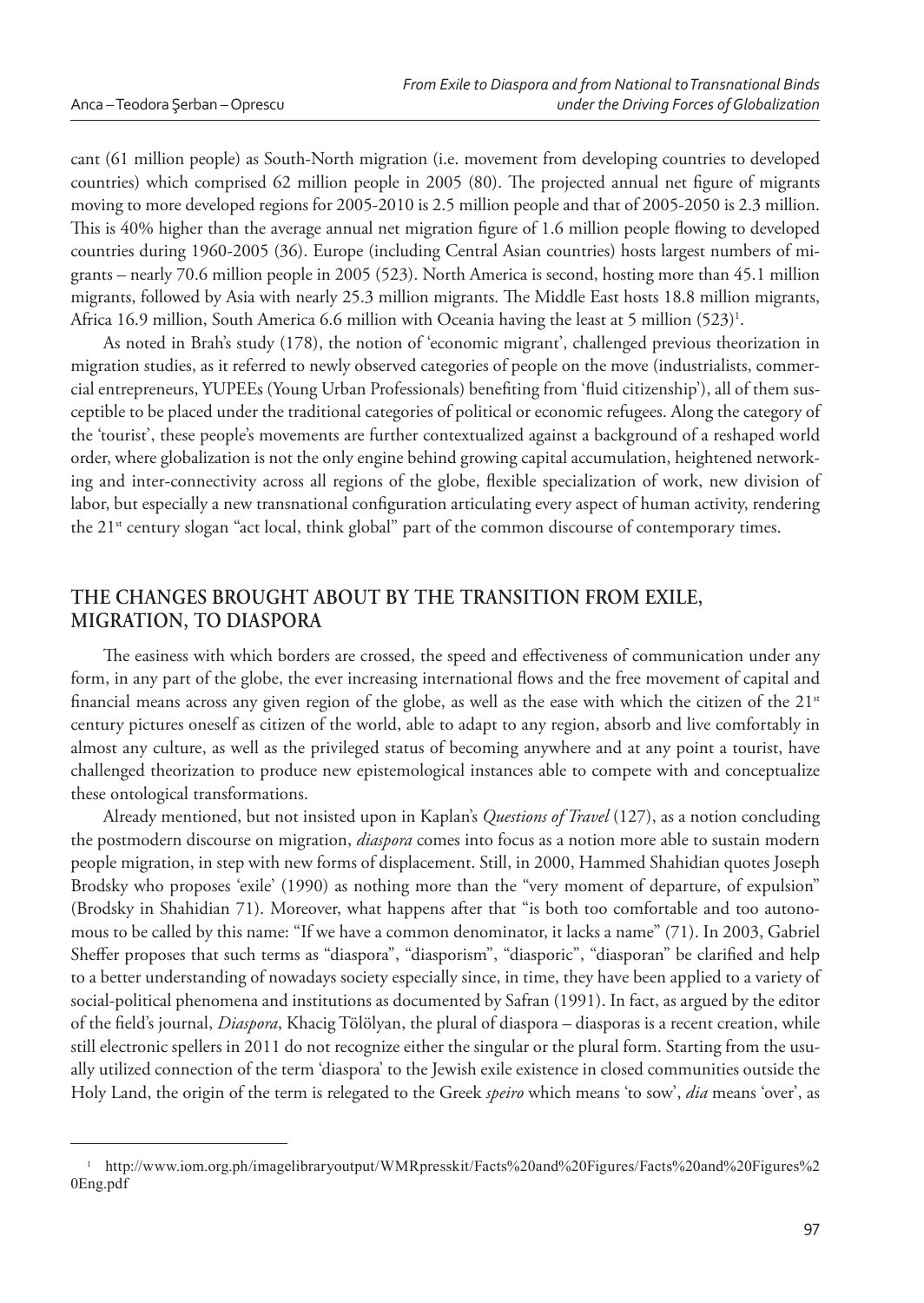it appears in the Old Testament – "Thou shalt be a diaspora in all kingdoms of the earth" (Deut.28, 25) and in the History of the Peloponnesian War (II, 27) by Thucydides to describe the dispersal of Aeginetans. The definition provided by Sheffer as primary working frame, facilitates points of entry into the concept:

an ethno-national diaspora is a social-political formation, created as a result of either voluntary or forced migration, whose members regard themselves as of the same ethno-national origin and who permanently reside as minorities in one or several host countries. Members of such entities maintain regular or occasional contacts with what they regard as their homelands and with individuals and groups of the same background residing in other host countries. Based on aggregate decision to settle permanently in host countries, but to maintain a common identity, diasporans identify as such, showing solidarity with their group and their entire nation, and they organize and are active in the cultural, social, economic, and political spheres. Among their various activities, members of such diasporas establish transstate networks that reflect complex relationships among the diasporas, their host countries, their homelands, and international actors. (Sheffer 10)

Going beyond the individual or collective movement of people, diaspora includes the idea of community, of inter-connection, of sharing a set of *diaporic*, constitutive features. The term 'diaspora' has been applied not only to dislocated communities, but also to members of clashing civilizations (Huntington 1993), to members of pan-diasporas, like the Muslims and members of universal churches like Catholic, Eastern Orthodox, Anglican. Already present in scholar journals since the 1990s, the term is used to analyze abovementioned contemporary displacement and forms of aggregation, but not Itself analyzed as Avtar Brah (1996) observes, further noticing that James Clifford (in 1994) underlined that it is not an easy task to break 'diaspora' *–* the theoretical concept from 'diasporic discourse' and distinguish among historical 'experiences' of diaspora (Clifford in Brah 179). According to Webster Dictionary, 'diaspora' means 'dispersion from'. As such, the notion implies the pre-existence of a center, a core locus from which dispersion occurs, while, at the same time, implying the existence of several places resulting from the dispersion, multiple locations and multiple journeys. In dictionaries, the term is associated with the dispersion of the Jews after the Babylonian exile and hence it bears connotation to the European cartography of displacement. Yet, what is more important is that in the context of late 20<sup>th</sup> century, early 21<sup>st</sup> century, *diaspora* takes this traditional type of dispersion only as point of origin, primary locus of departure.

Consistent with the notion of diaspora are the notions of 'border' and 'journey'. The notion of border denotes the line that is at the same time geographical, political, psychological and cultural; territory to be delineated and defended if circumstances call for it against outsiders, foreigners, the Other; "forms of demarcation where the very act of prohibition inscribes transgression" (Brah 198). Gloria Anzaldua's theorization of border uses the term to reflect on the social conditions of life at the Texas-US Southwest or Mexican threshold where "the Third World grates against the First and bleeds" (Anzaldua 3). At the core of the notion of diaspora lies the motif of "the journey" but this notion is not necessarily connected to diaspora, as not every journey or "casual travel" (Brah 182) is a diasporic one. One particular detail stands out, as diasporic journeys are not temporary ones, but settling down ones, making a home in the place of destination and trying to re-grow roots. In the case of diasporic journeying, the circumstances of departure and arrival are very important. If one is to use most efficiently the devices offered by diaspora, it is necessary to know whether the diasporic community has been formed by conquest or colonization (case of European diasporas), or whether it has been formed by capture and removal of the group through slavery or labor (case of African, Asian, Caribbean diasporas). On the other hand, people may have to leave originary homes because of expul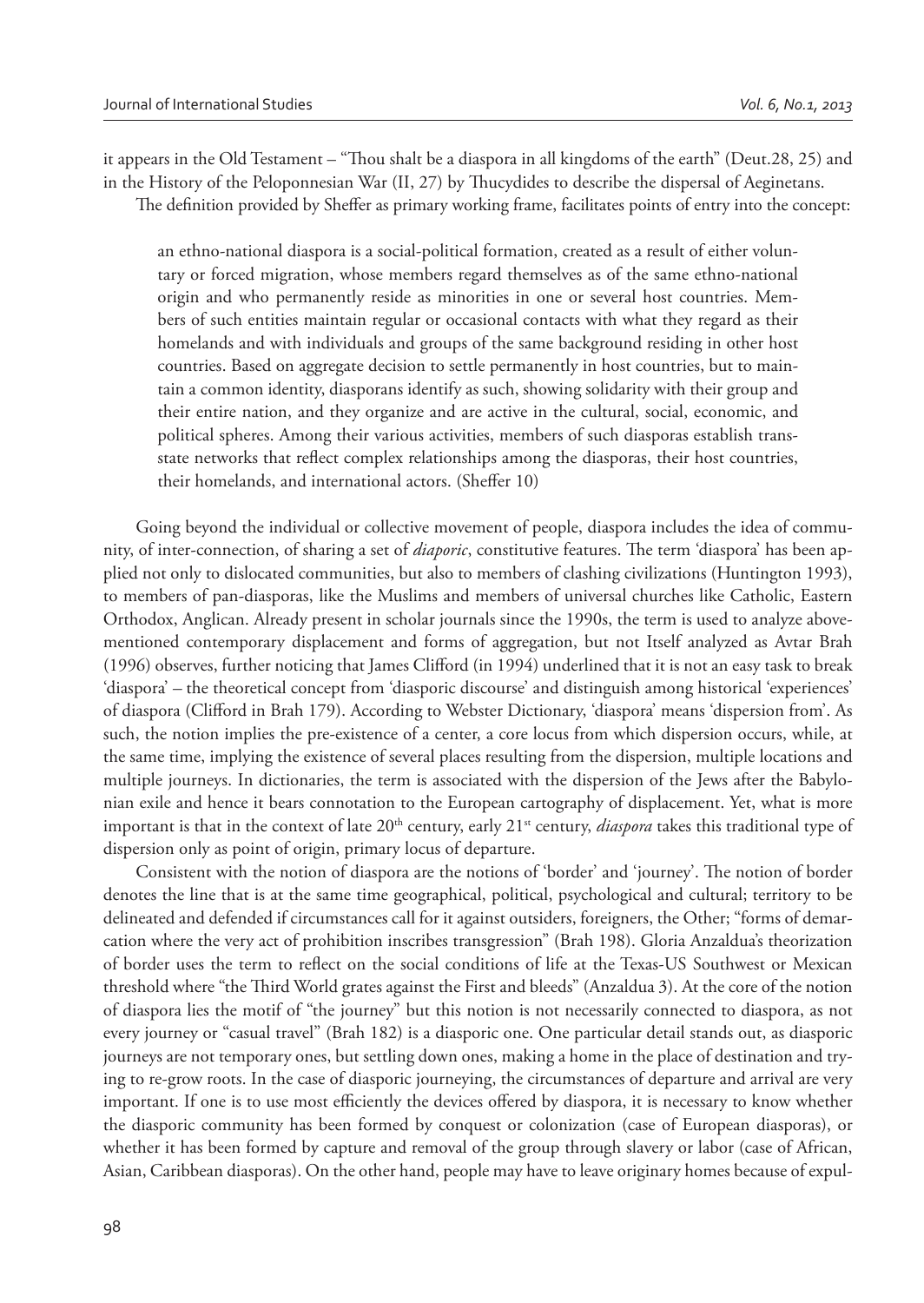sion (Jewish groups) or persecution (Eastern Europe), as political regimes made it impossible for certain to envisage life in the native country (contemporary refugees - Sri Lankans, Somalis, Bosnian, Muslims etc). When causes derive from wars which result in the emergence of a new nation on the territory previously occupied by others (Palestine since the formation of Israel), or when people move for reasons related to work, the lures of a better life, away from certain political regimes and frail economies (African-Caribbean, Asians, Romanians, Irish), then again, the concept of diaspora better reflects the process. As experiences of diasporas are different, there are multiple journeys to speak of, but because all refer, in essence, to a certain kind of displacement, at some point, they lead to a confluence of narratives (Brah 183) that point to the one journey lived and re-lived, reproduced, partially or entirely repeated, as each diasporan and diasporic community goes through this journey and registers its parameters into the collective discourse. By ever repeating, transforming and reshaping, the identity of each such community is not fixed, but fluid and subject to various circumstances shaping the journey. It comes alive through everyday practices and is individually or collectively shared. Furthermore, the individual and the community populate the diasporic individual and collective imaginary not only with the symbolism of the journey, but also with the culture of the host society, together with many other items: gender, class, age, race, language etc. Completing the model of multiple journeys, the term diaspora becomes heterogeneous, a complex unit of multiplicities, aiding to construct the "we" vs. "them" (diasporans vs. natives), paradoxically leading back to the bipolar oppositions us/them, black/white, insider/outsider. Moreover, drawing upon the heterogeneous aspect, as well as implicit/explicit oppositions, diaspora led to a ramification of significations for the term, engendering vocabulary borrowed, newly born, or molded so as reflect the multiple definitions and symbolism of the dislocation experience. Automatically then, each diasporic community should be treated in its specificity and each diasporic discourse takes on the imprints of the specific diasporic group or individual experience, further developed into the concept of relational multi-locationality (Brah 185). To conclude,

the concept of diaspora concerns the historically variable forms of relationality within and between diasporic formations. It is about relations of power that similarise and differentiate between and across changing diasporic constellations; the concept of diaspora centers on the configurations of power which differentiate diasporas internally as well as situate them in relation to one another. (Brah 183)

Another important issue involved in the features of diasporism (understood as discernible, visible phenomenon of dislocation, as used by Sheffer 12), is the distinction that should be made between 'migrants' and 'diaspora', as well as 'diaspora' and 'minority'. Primarily, according to Gabriel Sheffer (2003), the difference between migrants and diaspora – although highly variable – is the difference between transient individuals and groups before settling in host countries and permanent formations, sometimes even second, third, fourth generation citizens and even these are sometimes "formally and informally considered and widely referred to as immigrants or migrants (Sheffer 16). The idea to showcase individuals and groups as migrants or members of a diaspora according to this criterion of periodization and temporization of stay, proves blurry and insufficient. A conceptual clarification of the point in time where migrants informally and formally (surveys, dates of arrival, dates of departure, application for citizenship, purchase of a home in the host country etc) switch from the status of immigrant to that of diasporan is needed to better understand this complex social phenomenon and in this sense Sheffer (19) re-enacts the concept of "involved social actors" together with individual-choice and collective-choice models (as discussed in Shain 2004). In the other direction, diaspora versus minority, Brah mentions Britain's tendency to discuss diapora along a majority/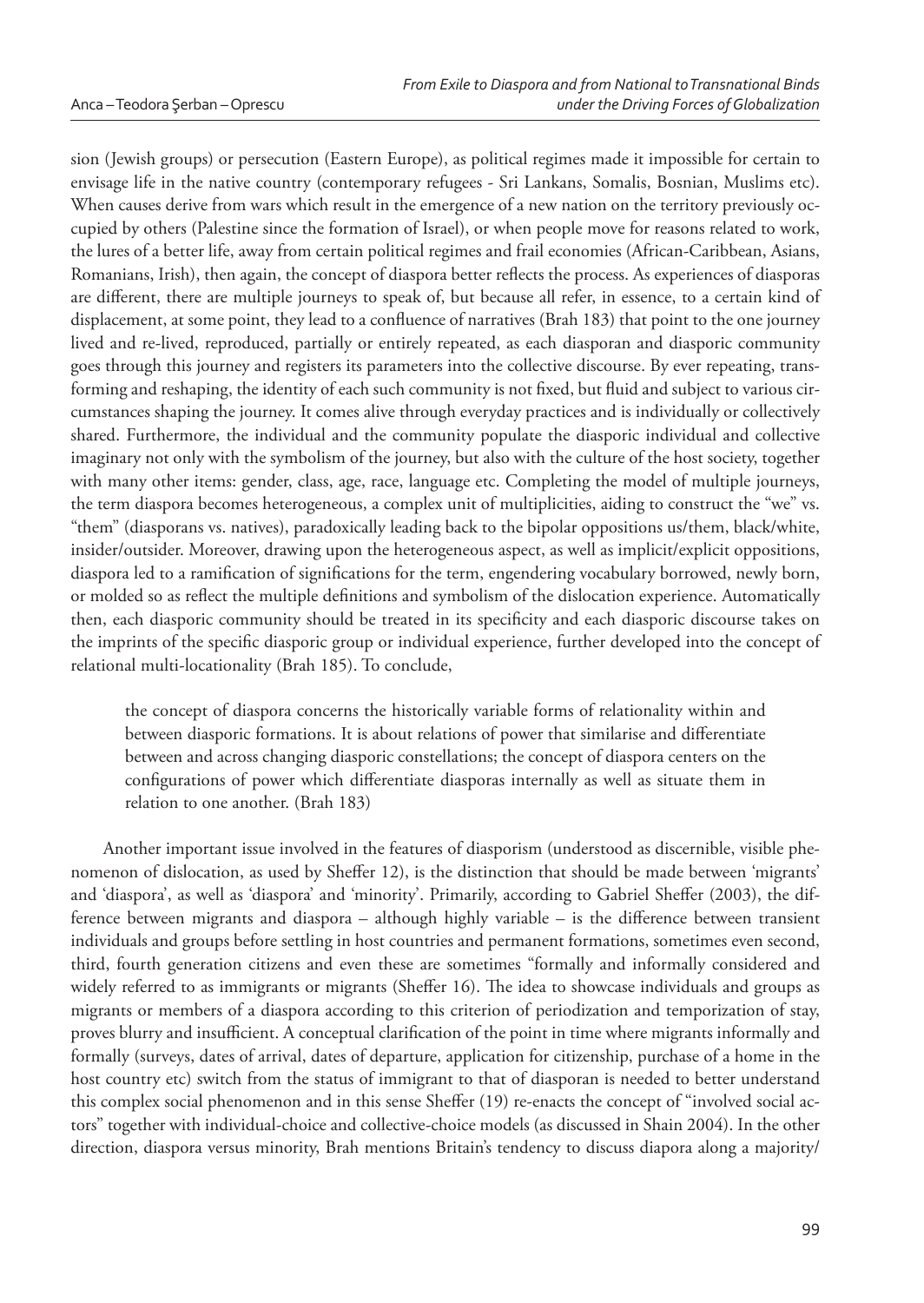minority axis (186), where the discourse of minority marks histories of immigration control, policing racial violence, inferiorisation and discrimination of these groups.

In Brah's attempt to theorize the term 'diaspora', he departs from the argument that 'diaspora' offers a critique of discourses of fixed origins, while taking account of a 'homing' desire which is not the same thing as desire for a 'homeland': "his distinction is important […] because not all diasporas sustain an ideology of return" (180). This ideology of return is a constitutive feature of diaspora which individualizes the diasporic discourse against the exilic one. Suggestively entitling his article "Sociology and Exile: Banishment and Tensional Loyalties" (2000), Hammed Shahidian re-iterates the vocabulary and associated feelings of social alienation and spatial displacement (see also Featherstone and Lash 1995), the discussion of the stranger in the writings of Simmel (1971), focusing on the actuality of exilic condition which implies social 'otherness', the feeling of exclusion.

## **THE MOVE TOWARDS TRANSNATIONALISM UNDER THE FORCES OF GLOBALIZATION**

Diasporic ideology, while keeping some of the feelings associated with estrangement, takes perspective steps further, and leads towards a personality more involved in the fabric of the new society and moment, and, at the same time sustains a permanent gaze back to the origin homeland, holding on to the possibility of return; roots are not permanently cut. What has been ignored in field writings is the on-going process of incorporation of these same immigrants into the society and politics of the host country. As such, the significance of the migrants to the country of origin rests on the extent of their incorporation into the host country. Consequently, it is necessary to re-think the migration process not only in terms of up-rooted-ness and changing status, but also in terms of the remaining relationship with the 'home' nation-states, immigrant incorporation and identity. Trying to define the process by which immigrants forge and sustain multi-stranded social relations that link together the society of origin and the host society, towards social fields that cross geographic, political and cultural borders, led to the concept of transnationalism and the transition from 'immigrant' to 'transmigrant'. The concept of 'transnationalism' is tackled almost simultaneously by Appadurai 1988, Gupta 1992 and concludes the "transnational turn" in 1994, when in the frequently quoted or referred back to anthropological study *Nations Unbound: Transnational Projects, Postcolonial Predicaments and Deterritorialized Nation States*, Basch et al. (1994), recognize the practice of transnationalism in the lives of migrant communities and acknowledge the fact that migrant actions have multiple and simultaneous effects in both societies - home and host - , as "transmigrants take actions, make decisions, develop subjectivities and identities embedded in networks of relationships that connect them simultaneously to two or more nation-states" (Basch et al. 7). At the same time, scholar work becomes less concerned with conflicting inner identity, but more with daily practices and empirical realities which forge different alliances and connections to the state – whether receiving or sending – as illustrated in the work of Shain (1999), Sheffer (2003), or Laguerre (2005). Included often times in the broader and more complex concept of transnationalism, diaspora acquires the features of trans – national phenomena, crossing territorial borders and connecting inner-state and outer-state communities.

#### **CONCLUDING REMARKS**

Aside from the main contribution of transnationalism, that of conceiving diaspora/diasporic communities not only as local agents, but inscribing these communities into the global flows, adding content to the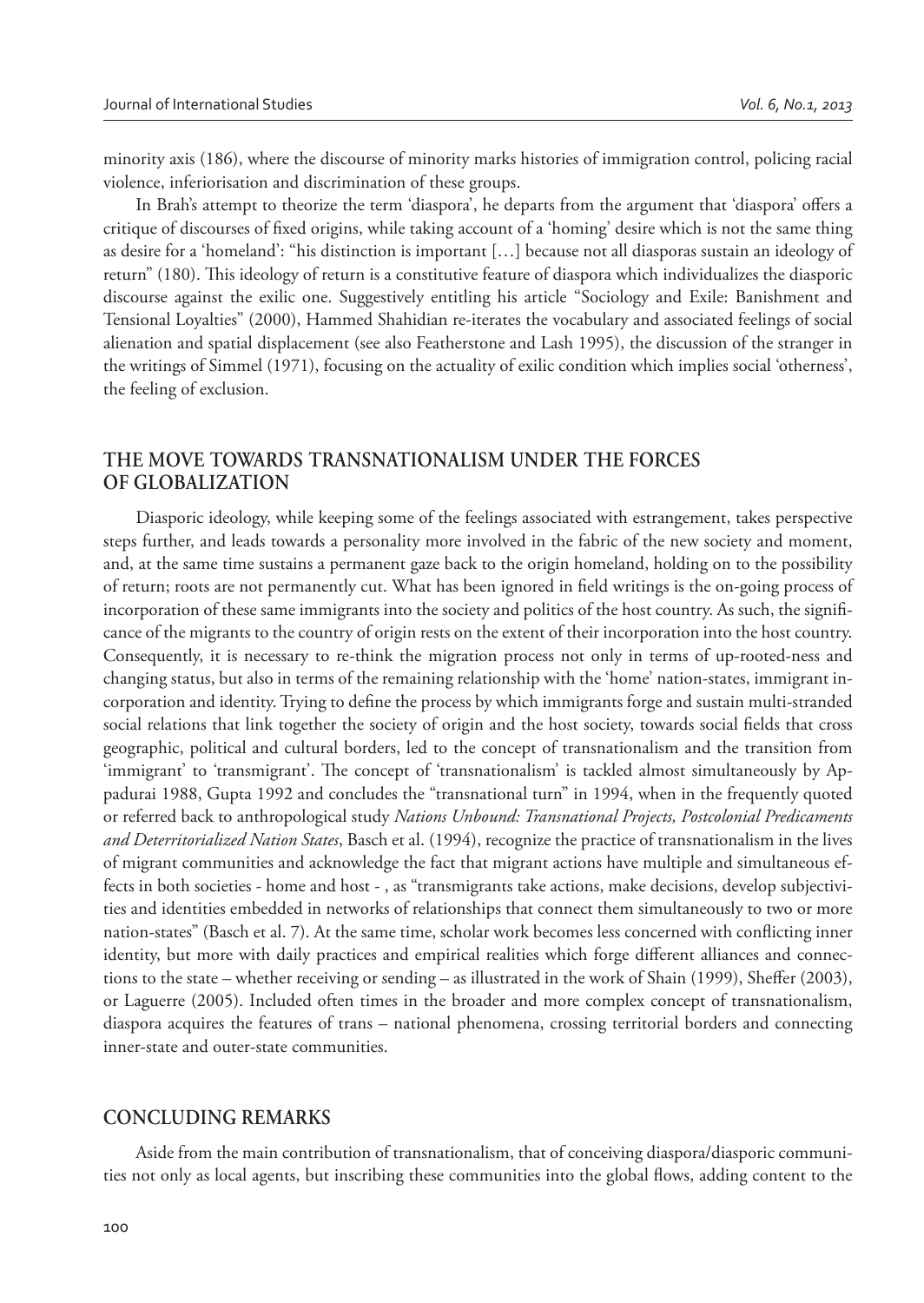theoretical terminology of internationalism, transnationalism allowed for a remapping of the boundaries of the state and national identity and made possible the incorporation of diaspora into International Relations theorizing, informing the more complex reality of the 21<sup>st</sup> century, bridging between anthropological, social and cultural research and international relations research.

Associated with a proliferation of research in social sciences that seeks to understand how globalization and the ensuing transnational factor re-structure and/or affect the nation-state (Featherstone et al. 1995, Appadurai 1996, Sassen 1996, Castells 1997), the notion of a transnational identity comes to inform a field of study where Appadurai claims that:

the nationalist genie, never perfectly contained in the bottle of the territorial state, is now itself diasporic. Carried in the repertoires of increasingly mobile populations it is increasingly unrestrained by ideas of spatial boundary and territorial sovereignty. (160)

The concept of transnationalism allowed scholar discussion to move beyond multiculturalism, pluralism, globalization, or postcolonial instances. It allowed for a more comprehensive view of the diasporic movement, it brought into focus concepts such as citizenship, governance, rights requirement, distribution and recognition in the form of diaspora politics, concepts under-addressed in previous discussions more preoccupied with identity in formation and transformation, nation-national identity, cultural identity. A trademark of almost every process related to contemporary times, transnationalism has come to be associated with late  $20<sup>th</sup>$  century mainly, having as point of origin recent immigration movements, but later, the concept has been applied to include other groups of people, as well as institutions and multiple modern activities. More importantly, transnationalism turned out to be a label to be applied and a concept to describe all forms of activism across borders, religious and ethnic communities, social movements etc. As such, transnationalism evolved as a distinct concept and not a sub-field of the larger domain of international migration (Beck 2000, 2001, 2002, Roudometof 2005). In step with the hastened demise of nationalism and a strong de-hyphenation of the nation-state, in accordance with the transnationalization of institutions and politics, as well as the rise of global hybrid cultures resulting from modern mass migration, consumerism and mass inter-connection, the key words of nowadays are globalization, transnationalism, postnationalism.

#### **REFERENCES**

Anzaldúa, G. (1999), *Borderlands/La Frontera: The New Mestiza*, San Francisco: Aunt Lute.

- Appadurai, A. **(**1991), *Global ethnoscapes: notes and queries for a transnational anthropology*, in: Fox, Richard G (ed.), Recapturing Anthropology, Santa Fe, NM: School of American Research Press.
- Appadurai, A. (1996), *Modernity at Large: Cultural Dimensions of Globalization*, Minneapolis, Minn.: University of Minnesota Press.
- Appadurai, A. (2003), *Disjuncture and Difference in the Global Cultural Economy*, in: Theorizing Diaspora, Ed. Jana Evans Braziel and Anita Mannur, Malden, Massachussetts: Blackwell Publishing, pp. 25-48.
- Basch, L., N. Glick Schiller and C. Szanton Blanc (eds.). (1994), *Nations Unbound: Transnational Projects, Postcolonial Predicaments and Deterritorialized Nation-States*, New York: Gordon and Breach.
- Beck, U. (2000), *What is Globalization?* Oxford: Polity Press.

Beck, U. (2001), *The Risk Society and Beyond: Critical Issues for Social Theory*, Thousand Oaks, CA: Sage.

Beck, U. (2001), The Cosmopolitan Perspective: Sociology of the Second Age of Modernity, *British Journal of Sociology* 51 (1), pp. 79-105.